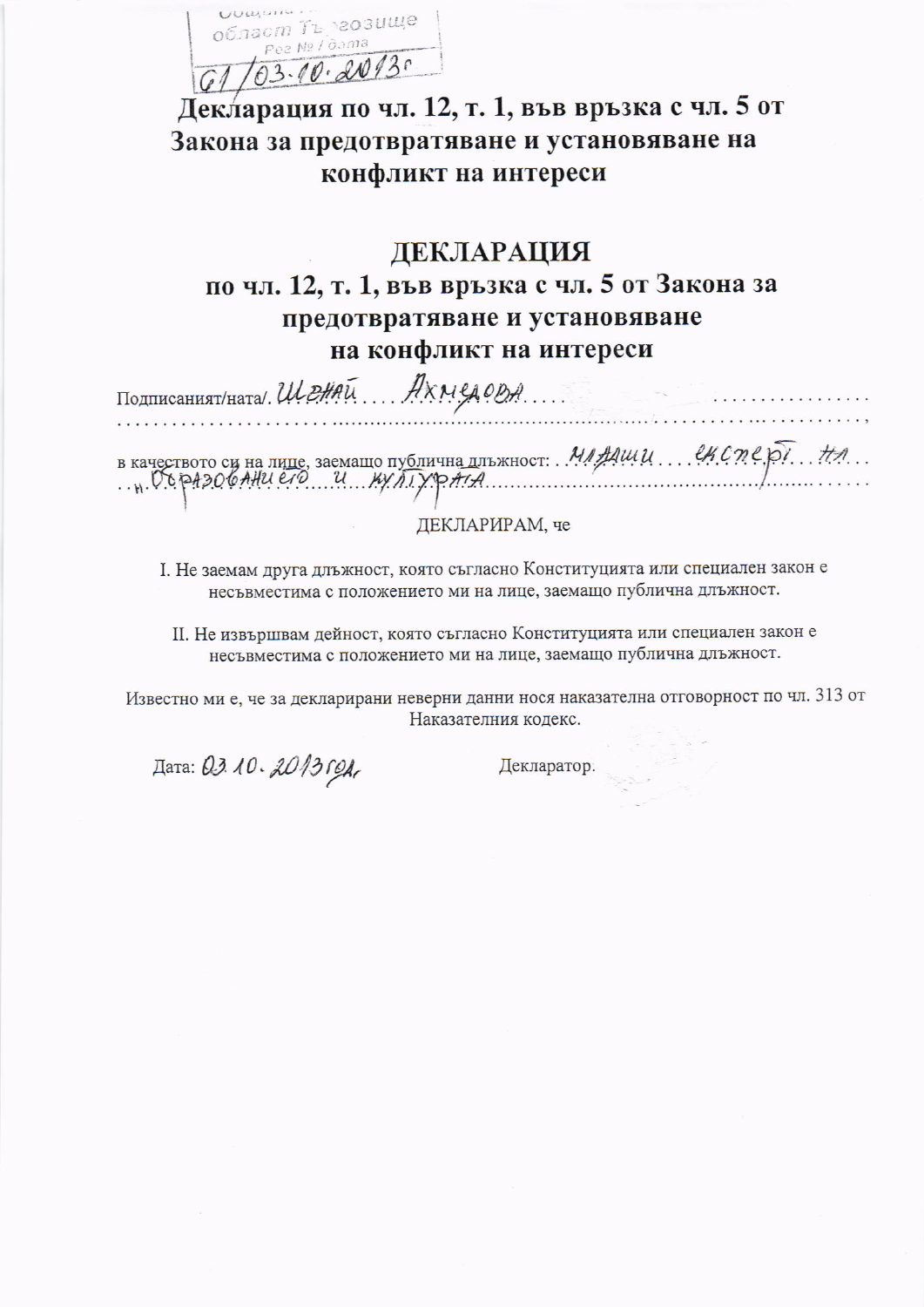Община АНТСАЮ! област Търгозище **ДЕКЛАРАЦИЯ** по чл. 12, т. 2 във връзка с чл. 14 от Закона за предотвратяване и ус *<u>САНОВИВАНО</u>* на конфликт на интереси Долуподписаният(ната) Ш*РНА* и (трите имена) качеството си на лице, заемащо публична длъжност: Ocu utA  $U0$   $R$   $A$   $3$   $0$   $t$ (изписва се институцията и заеманата длъжност) ДЕКЛАРИРАМ, че: 1. Към датата на избирането /назначаването ми на длъжността: имам участие в следните търговски дружества (посочва се името на търговското дружество и дяловото или акционерното участие на лицето): . . . . . . . . . . . . . . . . . . . . развивам дейност като едноличен търговец в следните области (посочва се името и предметът на дейност): съм управител или член на орган на управление или контрол на следните юридически лица с нестопанска цел, търговски дружества или кооперации: 2. Дванадесет месеца преди датата на избирането /назначаването ми на длъжността съм: имал(а) участие в следните търговски дружества (посочва се името на търговското дружество): развивал(а) дейност като едноличен търговец в следните области (посочва се името и предметът на дейност): - 71